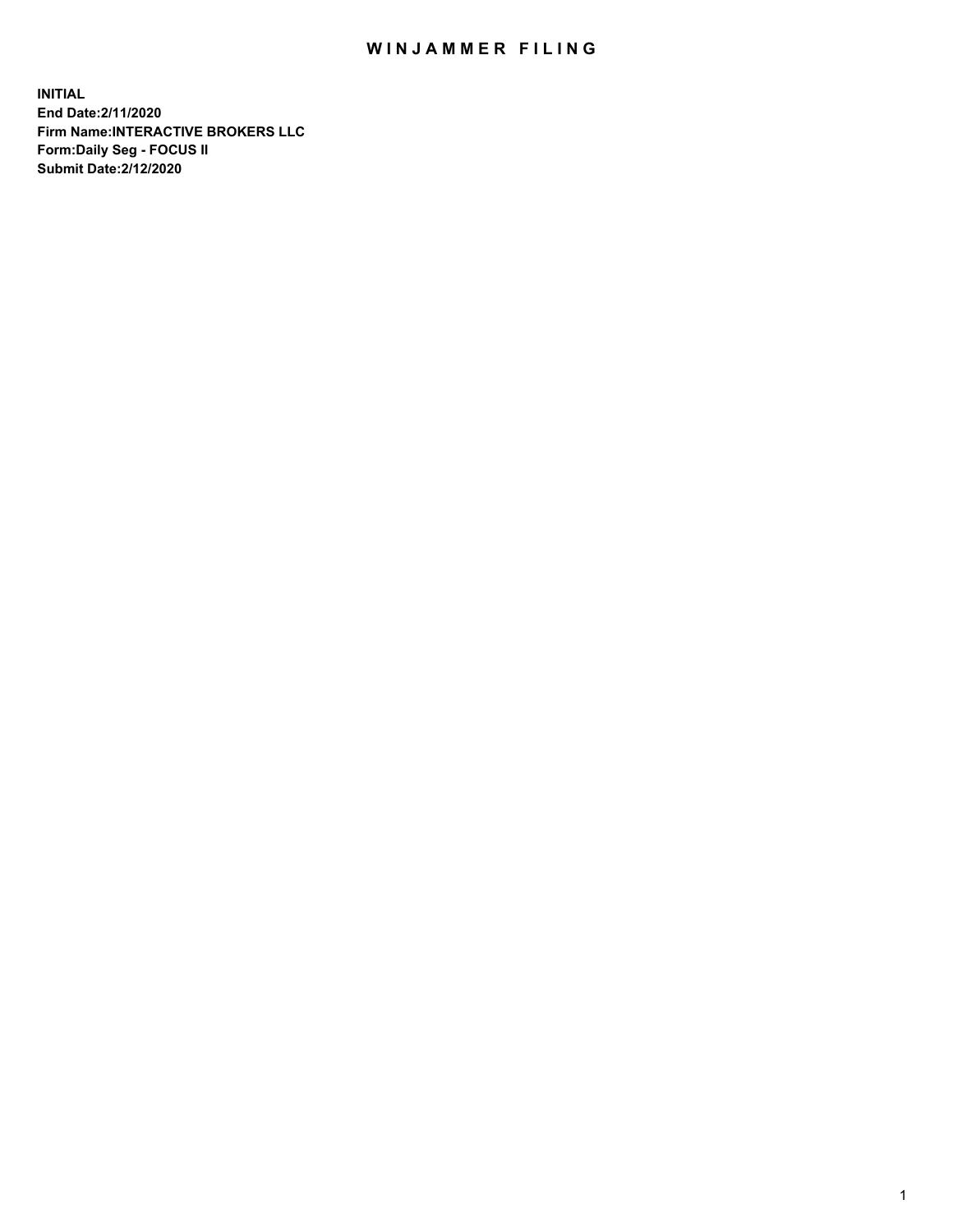**INITIAL End Date:2/11/2020 Firm Name:INTERACTIVE BROKERS LLC Form:Daily Seg - FOCUS II Submit Date:2/12/2020 Daily Segregation - Cover Page**

| Name of Company                                                                                                                                                                                                                                                                                                                | <b>INTERACTIVE BROKERS LLC</b>                                                                  |
|--------------------------------------------------------------------------------------------------------------------------------------------------------------------------------------------------------------------------------------------------------------------------------------------------------------------------------|-------------------------------------------------------------------------------------------------|
| <b>Contact Name</b>                                                                                                                                                                                                                                                                                                            | <b>James Menicucci</b>                                                                          |
| <b>Contact Phone Number</b>                                                                                                                                                                                                                                                                                                    | 203-618-8085                                                                                    |
| <b>Contact Email Address</b>                                                                                                                                                                                                                                                                                                   | jmenicucci@interactivebrokers.c<br>om                                                           |
| FCM's Customer Segregated Funds Residual Interest Target (choose one):<br>a. Minimum dollar amount: ; or<br>b. Minimum percentage of customer segregated funds required:% ; or<br>c. Dollar amount range between: and; or<br>d. Percentage range of customer segregated funds required between: % and %.                       | $\overline{\mathbf{0}}$<br>$\overline{\mathbf{0}}$<br>155,000,000 245,000,000<br>0 <sub>0</sub> |
| FCM's Customer Secured Amount Funds Residual Interest Target (choose one):<br>a. Minimum dollar amount: ; or<br>b. Minimum percentage of customer secured funds required:%; or<br>c. Dollar amount range between: and; or<br>d. Percentage range of customer secured funds required between:% and%.                            | $\overline{\mathbf{0}}$<br>$\overline{\mathbf{0}}$<br>80,000,000 120,000,000<br>0 <sub>0</sub>  |
| FCM's Cleared Swaps Customer Collateral Residual Interest Target (choose one):<br>a. Minimum dollar amount: ; or<br>b. Minimum percentage of cleared swaps customer collateral required:% ; or<br>c. Dollar amount range between: and; or<br>d. Percentage range of cleared swaps customer collateral required between:% and%. | $\overline{\mathbf{0}}$<br>$\underline{\mathbf{0}}$<br>0 <sub>0</sub><br>00                     |

Attach supporting documents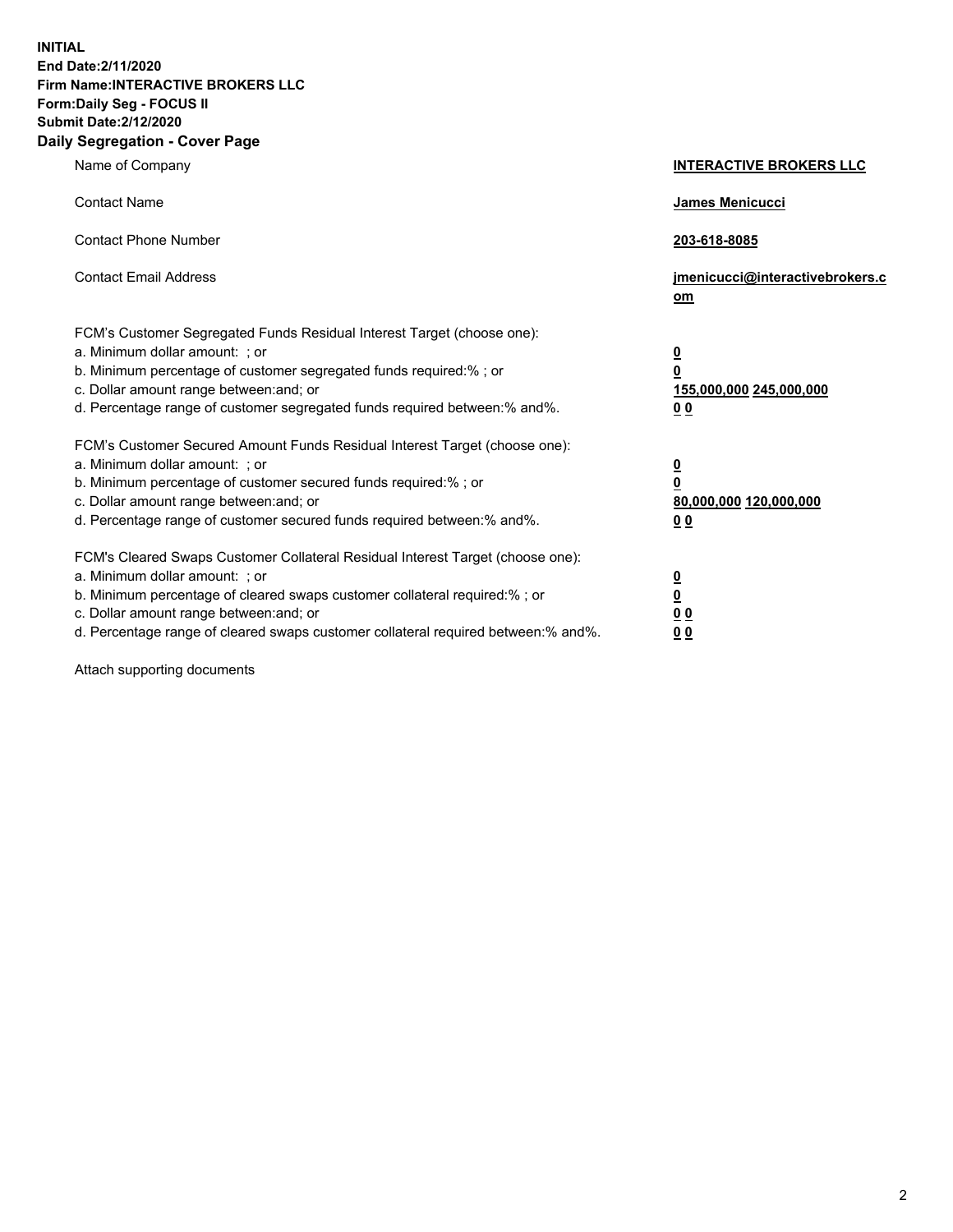## **INITIAL End Date:2/11/2020 Firm Name:INTERACTIVE BROKERS LLC Form:Daily Seg - FOCUS II Submit Date:2/12/2020**

|            | <b>Daily Segregation - Secured Amounts</b>                                                  |                                                  |
|------------|---------------------------------------------------------------------------------------------|--------------------------------------------------|
|            | Foreign Futures and Foreign Options Secured Amounts                                         |                                                  |
|            | Amount required to be set aside pursuant to law, rule or regulation of a foreign            | $0$ [7305]                                       |
|            | government or a rule of a self-regulatory organization authorized thereunder                |                                                  |
| 1.         | Net ledger balance - Foreign Futures and Foreign Option Trading - All Customers             |                                                  |
|            | A. Cash                                                                                     | 493,605,148 [7315]                               |
|            | B. Securities (at market)                                                                   | $0$ [7317]                                       |
| 2.         | Net unrealized profit (loss) in open futures contracts traded on a foreign board of trade   | 16,314,211 [7325]                                |
| 3.         | Exchange traded options                                                                     |                                                  |
|            | a. Market value of open option contracts purchased on a foreign board of trade              | 202,569 [7335]                                   |
|            | b. Market value of open contracts granted (sold) on a foreign board of trade                | $-269,136$ [7337]                                |
| 4.         | Net equity (deficit) (add lines 1.2. and 3.)                                                | 509,852,792 [7345]                               |
| 5.         | Account liquidating to a deficit and account with a debit balances - gross amount           | <b>2,731</b> [7351]                              |
|            | Less: amount offset by customer owned securities                                            | 0 [7352] 2,731 [7354]                            |
| 6.         | Amount required to be set aside as the secured amount - Net Liquidating Equity              | 509,855,523 [7355]                               |
|            | Method (add lines 4 and 5)                                                                  |                                                  |
| 7.         | Greater of amount required to be set aside pursuant to foreign jurisdiction (above) or line | 509,855,523 [7360]                               |
|            | 6.                                                                                          |                                                  |
|            | FUNDS DEPOSITED IN SEPARATE REGULATION 30.7 ACCOUNTS                                        |                                                  |
| 1.         | Cash in banks                                                                               |                                                  |
|            | A. Banks located in the United States                                                       | 59,220,244 [7500]                                |
|            | B. Other banks qualified under Regulation 30.7                                              | 0 [7520] 59,220,244 [7530]                       |
| 2.         | Securities                                                                                  |                                                  |
|            | A. In safekeeping with banks located in the United States                                   | 446,237,512 [7540]                               |
|            | B. In safekeeping with other banks qualified under Regulation 30.7                          | 0 [7560] 446,237,512 [7570]                      |
| 3.         | Equities with registered futures commission merchants                                       |                                                  |
|            | A. Cash                                                                                     | $0$ [7580]                                       |
|            | <b>B.</b> Securities                                                                        | $0$ [7590]                                       |
|            | C. Unrealized gain (loss) on open futures contracts                                         | $0$ [7600]                                       |
|            | D. Value of long option contracts                                                           | $0$ [7610]                                       |
|            | E. Value of short option contracts                                                          | 0 [7615] 0 [7620]                                |
| 4.         | Amounts held by clearing organizations of foreign boards of trade                           |                                                  |
|            | A. Cash                                                                                     | $0$ [7640]                                       |
|            | <b>B.</b> Securities                                                                        | $0$ [7650]                                       |
|            | C. Amount due to (from) clearing organization - daily variation                             | $0$ [7660]                                       |
|            | D. Value of long option contracts                                                           | $0$ [7670]                                       |
|            | E. Value of short option contracts                                                          | 0 [7675] 0 [7680]                                |
| 5.         | Amounts held by members of foreign boards of trade                                          |                                                  |
|            | A. Cash                                                                                     | 118,230,093 [7700]                               |
|            | <b>B.</b> Securities                                                                        | $0$ [7710]                                       |
|            | C. Unrealized gain (loss) on open futures contracts                                         | 5,778,643 [7720]                                 |
|            | D. Value of long option contracts                                                           | 202,569 [7730]                                   |
|            | E. Value of short option contracts                                                          | <u>-269,136</u> [7735] <u>123,942,169</u> [7740] |
| 6.         | Amounts with other depositories designated by a foreign board of trade                      | 0 [7760]                                         |
| 7.         | Segregated funds on hand                                                                    | $0$ [7765]                                       |
| 8.         | Total funds in separate section 30.7 accounts                                               | 629,399,925 [7770]                               |
| 9.         | Excess (deficiency) Set Aside for Secured Amount (subtract line 7 Secured Statement         | 119,544,402 [7380]                               |
|            | Page 1 from Line 8)                                                                         |                                                  |
| 10.<br>11. | Management Target Amount for Excess funds in separate section 30.7 accounts                 | 80,000,000 [7780]                                |
|            | Excess (deficiency) funds in separate 30.7 accounts over (under) Management Target          | 39,544,402 [7785]                                |
|            |                                                                                             |                                                  |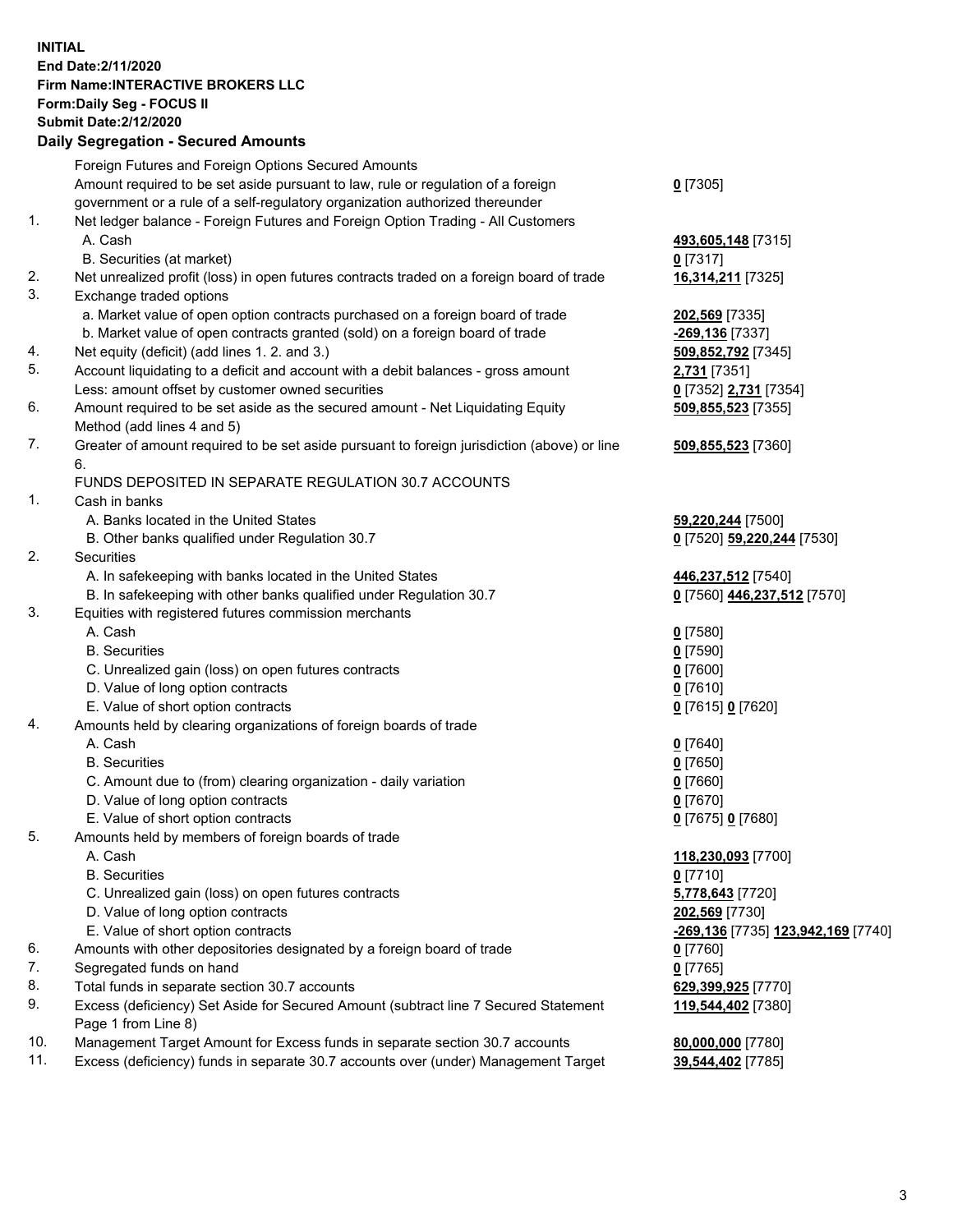**INITIAL End Date:2/11/2020 Firm Name:INTERACTIVE BROKERS LLC Form:Daily Seg - FOCUS II Submit Date:2/12/2020 Daily Segregation - Segregation Statement** SEGREGATION REQUIREMENTS(Section 4d(2) of the CEAct) 1. Net ledger balance A. Cash **4,214,874,958** [7010] B. Securities (at market) **0** [7020] 2. Net unrealized profit (loss) in open futures contracts traded on a contract market **-45,480,852** [7030] 3. Exchange traded options A. Add market value of open option contracts purchased on a contract market **198,577,739** [7032] B. Deduct market value of open option contracts granted (sold) on a contract market **-274,168,518** [7033] 4. Net equity (deficit) (add lines 1, 2 and 3) **4,093,803,327** [7040] 5. Accounts liquidating to a deficit and accounts with debit balances - gross amount **925,318** [7045] Less: amount offset by customer securities **0** [7047] **925,318** [7050] 6. Amount required to be segregated (add lines 4 and 5) **4,094,728,645** [7060] FUNDS IN SEGREGATED ACCOUNTS 7. Deposited in segregated funds bank accounts A. Cash **1,095,106,480** [7070] B. Securities representing investments of customers' funds (at market) **1,821,188,305** [7080] C. Securities held for particular customers or option customers in lieu of cash (at market) **0** [7090] 8. Margins on deposit with derivatives clearing organizations of contract markets A. Cash **5,750,954** [7100] B. Securities representing investments of customers' funds (at market) **1,442,366,976** [7110] C. Securities held for particular customers or option customers in lieu of cash (at market) **0** [7120] 9. Net settlement from (to) derivatives clearing organizations of contract markets **6,733,404** [7130] 10. Exchange traded options A. Value of open long option contracts **199,615,308** [7132] B. Value of open short option contracts **-275,238,957** [7133] 11. Net equities with other FCMs A. Net liquidating equity **0** [7140] B. Securities representing investments of customers' funds (at market) **0** [7160] C. Securities held for particular customers or option customers in lieu of cash (at market) **0** [7170] 12. Segregated funds on hand **0** [7150] 13. Total amount in segregation (add lines 7 through 12) **4,295,522,470** [7180] 14. Excess (deficiency) funds in segregation (subtract line 6 from line 13) **200,793,825** [7190] 15. Management Target Amount for Excess funds in segregation **155,000,000** [7194]

16. Excess (deficiency) funds in segregation over (under) Management Target Amount Excess

**45,793,825** [7198]